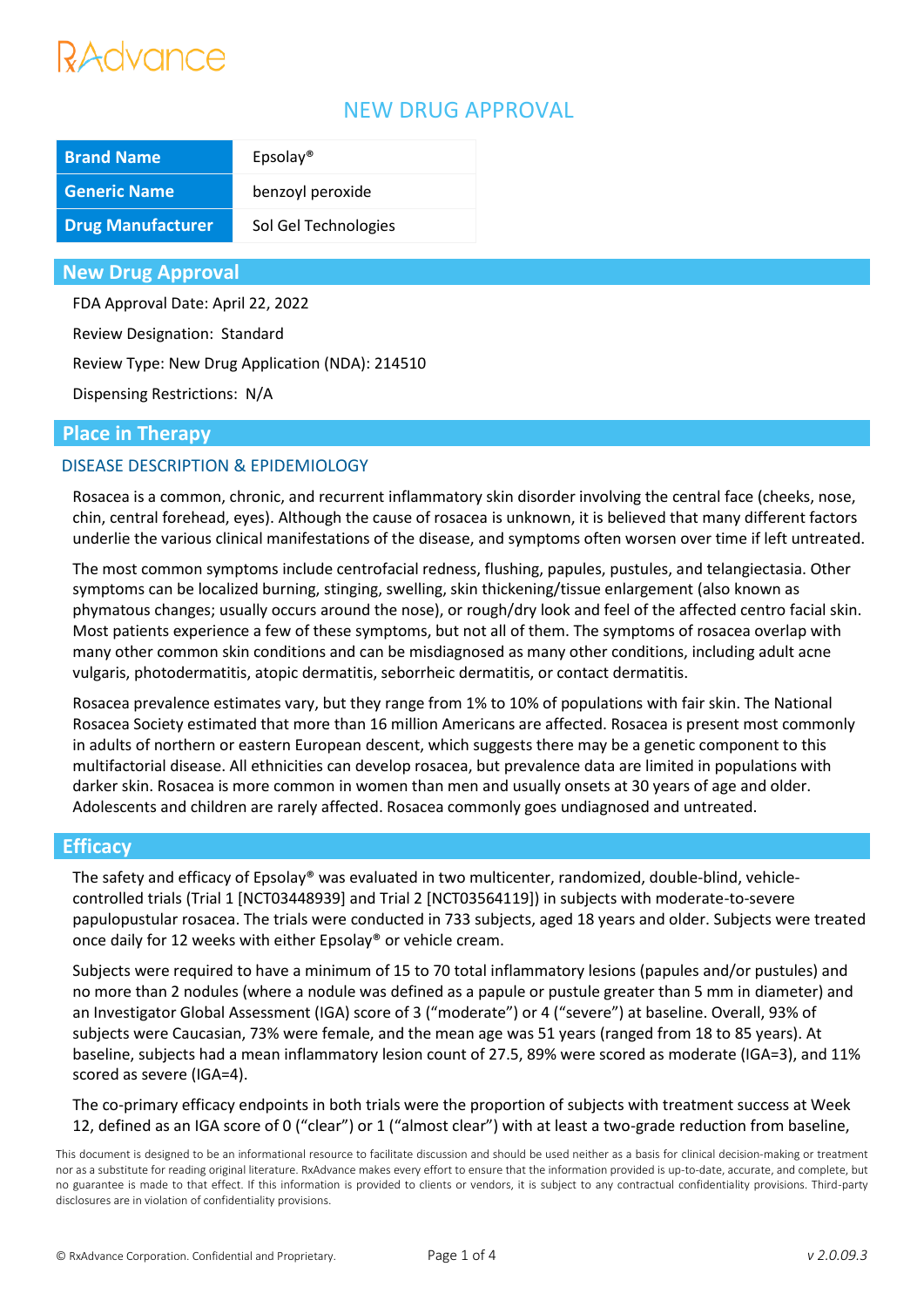## RAdvance

### NEW DRUG APPROVAL

and the absolute change from baseline in inflammatory lesion counts at Week 12. The results at Week 12 are presented in table 1. Epsolay® was more effective than vehicle cream on the co-primary efficacy endpoints starting from 4 weeks of treatment in both trials, see Figure 1 through Figure 4.

**Table 1: Efficacy Results of Epsolay® in Subjects with Moderate to Severe Papulopustular Rosacea at Week 12** 

Trial 1 Epsolay® Vehicle (N=243) (N=118) Trial 2 Epsolay® Vehicle (N=250) (N=122) **IGA Treatment Success\*** Difference from Vehicle (99% CI) 47.4% 20.7% 26.7% (16.7%, 36.8%) 49.2% 28.2% 21.0% (10.7%, 31.3%) **Inflammatory Lesions** Mean† Absolute Change Difference from Vehicle (95% CI) Mean† Percent Change Difference from Vehicle (95% CI)  $-17.4$   $-9.5$ -7.9 (-10.0, -5.9) -68.2% -38.3% -29.9% (-k37.8%, -22.0%)  $-20.3$   $-13.3$ -6.9 (-9.0, -4.9) -69.4% -46.0% -23.4% (-30.5%, -16.3%)

\* Investigator Global Assessment (IGA) success was defined as an IGA score of 0 ("clear") or 1 ("almost clear") with at least a two-grade reduction from baseline.

† Means presented in table are Least Square (LS) Means.

This document is designed to be an informational resource to facilitate discussion and should be used neither as a basis for clinical decision-making or treatment nor as a substitute for reading original literature. RxAdvance makes every effort to ensure that the information provided is up-to-date, accurate, and complete, but no guarantee is made to that effect. If this information is provided to clients or vendors, it is subject to any contractual confidentiality provisions. Third-party disclosures are in violation of confidentiality provisions.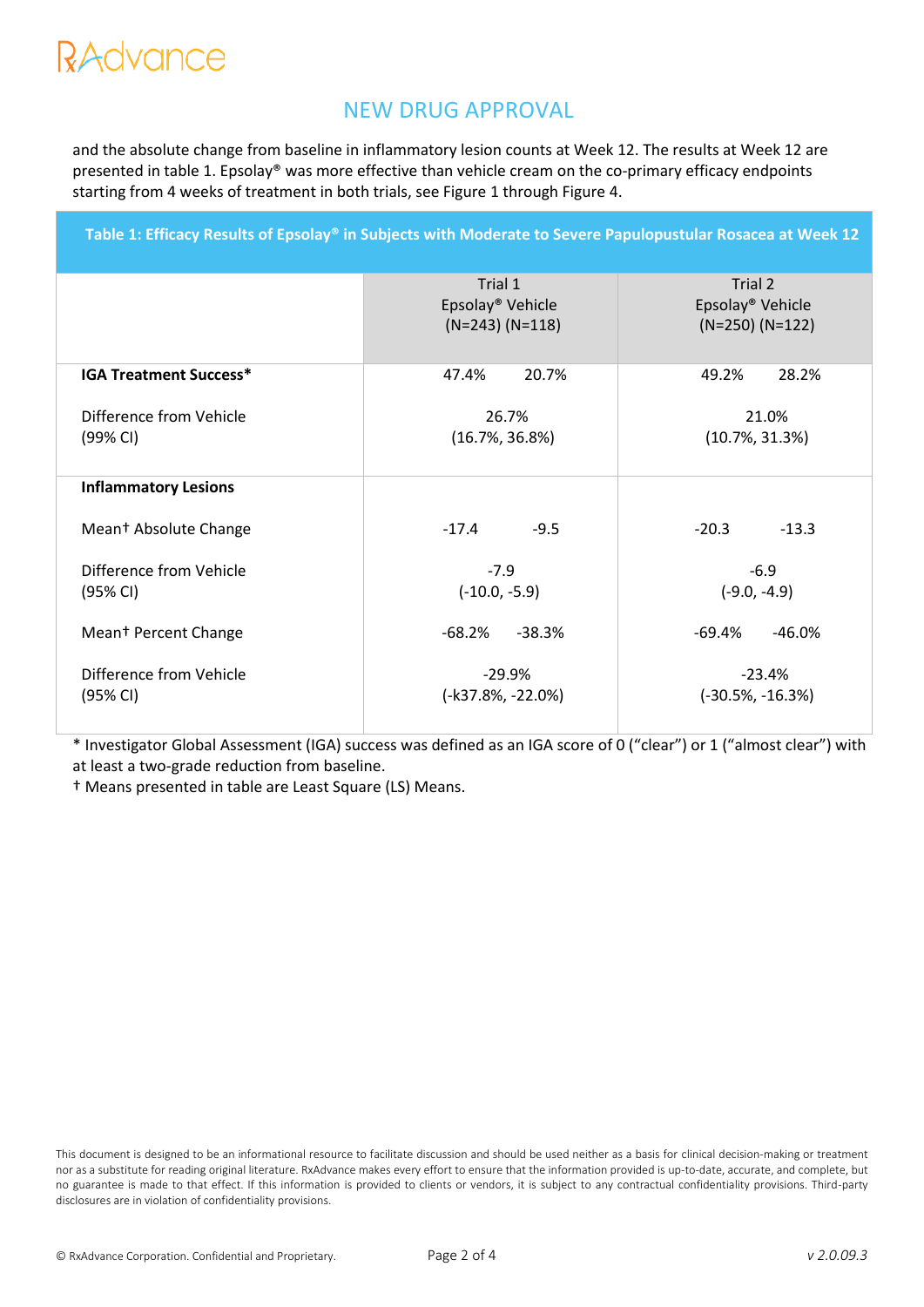# *Advance*

## NEW DRUG APPROVAL



### **Safety**

#### ADVERSE EVENTS

Most common adverse reactions (incidence  $\geq 1\%$ ) are application site reactions: pain, erythema, pruritis and edema.

#### WARNINGS & PRECAUTIONS

#### **Hypersensitivity**

Hypersensitivity reactions, including anaphylaxis, angioedema, and urticaria, have been reported with the use of benzoyl peroxide products. If a serious hypersensitivity reaction occurs, discontinue Epsolay® immediately and initiate appropriate therapy.

#### **Skin Irritation/Contact Dermatitis**

Erythema, scaling, dryness, and stinging/burning may be experienced with use of Epsolay®. Irritation and contact dermatitis may occur. Apply a moisturizer and discontinue Epsolay® if symptoms do not improve. Avoid application of Epsolay® to cuts, abrasions, eczematous or sunburned skin.

#### **Photosensitivity**

This document is designed to be an informational resource to facilitate discussion and should be used neither as a basis for clinical decision-making or treatment nor as a substitute for reading original literature. RxAdvance makes every effort to ensure that the information provided is up-to-date, accurate, and complete, but no guarantee is made to that effect. If this information is provided to clients or vendors, it is subject to any contractual confidentiality provisions. Third-party disclosures are in violation of confidentiality provisions.